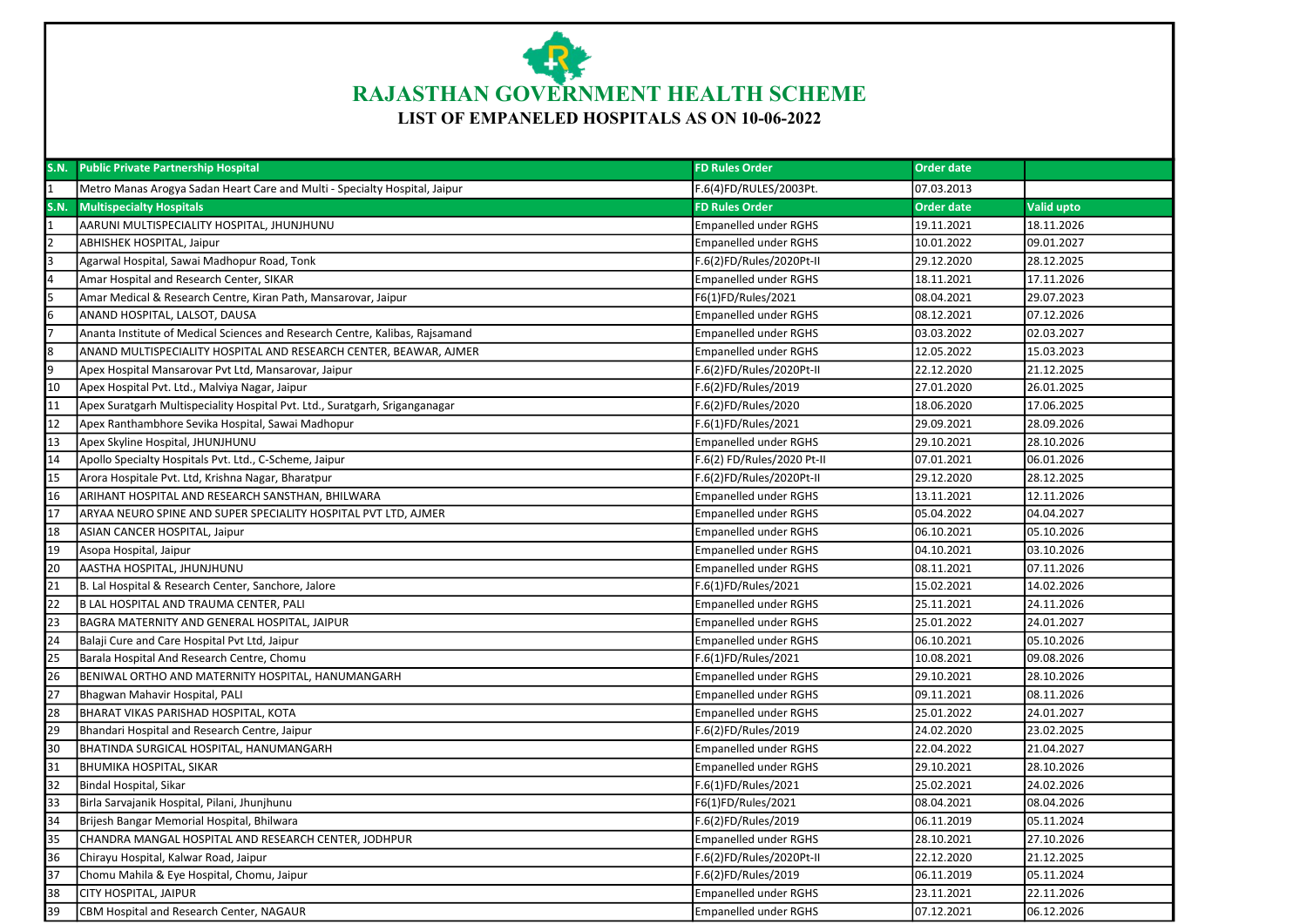| 40 | CKRD Memorial Hospital & Research Institute, Jhunjhunu                               | F.6(2)FD/Rules/2016 Part-III | 08.01.2018 | 07.01.2023 |
|----|--------------------------------------------------------------------------------------|------------------------------|------------|------------|
| 41 | CKS Hospital, Jaipur                                                                 | F.6(7)FD/Rules/2018          | 08.01.2019 | 07.01.2024 |
| 42 | CP Hospital, Gangapur City, Sawai Madhopur                                           | F.6(1)FD/Rules/2021          | 14.06.2021 | 14.06.2026 |
| 43 | DSM MULTI SPECIALITY HOSPITAL, CHIRAWA, JHUNJHUNU                                    | <b>Empanelled under RGHS</b> | 08.11.2021 | 07.11.2026 |
| 44 | DTM HOSPITAL, BIKANER                                                                | <b>Empanelled under RGHS</b> | 28.11.2021 | 27.11.2026 |
| 45 | Dana Shivam Heart and SuperSpeciality Hospital, Jaipur                               | F.6(2)FD/Rules/2020          | 24.06.2020 | 23.06.2025 |
| 46 | DAR AL SHIFA HOSPITAL, JODHPUR                                                       | <b>Empanelled under RGHS</b> | 25.11.2021 | 24.11.2026 |
| 47 | DAUKIYA HOSPITAL AND MEDICAL RESEARCH CENTRE, JODHPUR                                | <b>Empanelled under RGHS</b> | 08.11.2021 | 07.11.2026 |
| 48 | Deep Hospital and Research Centre, Jhotwara, Jaipur                                  | F.6(1)FD/Rules/2021          | 14.06.2021 | 14.06.2026 |
| 49 | DHANKAR HOSPITAL, JHUNJHUNU                                                          | <b>Empanelled under RGHS</b> | 24.01.2022 | 23.01.2027 |
| 50 | Dhanwantri Hospital And Research Centre, Jaipur                                      | F.6(1)FD/Rules/2021          | 22.07.2021 | 21.07.2026 |
| 51 | Dhanwantari Multispeciality Hospital, Jhunjhunu                                      | <b>Empanelled under RGHS</b> | 20.10.2021 | 19.10.2026 |
| 52 | DHANWANTRI HOSPITAL, JODHPUR                                                         | <b>Empanelled under RGHS</b> | 29.10.2021 | 28.10.2026 |
| 53 | Dhayal Hospital and Research Centre, Sikar                                           | F.6(2)FD/Rules/2020          | 24.06.2020 | 23.06.2025 |
| 54 | Dhukia Hospital, Jhunjhunu                                                           | F.6(2)FD/Rules/2020          | 12.11.2020 | 11.11.2025 |
| 55 | Dr. Choudhary Hospital and Medical Research Centre Pvt. Ltd., Udaipur                | F6(1)FD/Rules/2021           | 08.04.2021 | 08.04.2026 |
| 56 | DR MANJEET INSTITUTE OF CRITICAL CARE, JAIPUR                                        | <b>Empanelled under RGHS</b> | 13.04.2022 | 12.04.2027 |
| 57 | Dr. S. S. Tantia Memorial Hospital, Sriganganagar                                    | F.6(2)FD/Rules/2020          | 24.06.2020 | 23.06.2025 |
| 58 | DR TETARWAL APEX HOSPITAL, Jhunjhunu                                                 | <b>Empanelled under RGHS</b> | 10.01.2022 | 09.01.2027 |
| 59 | Dr VINOD GUPTA HOSPITAL, BHARATPUR                                                   | <b>Empanelled under RGHS</b> | 11.02.2022 | 10.02.2027 |
| 60 | <b>GD BADAYA HOSPITAL, AJMER</b>                                                     | <b>Empanelled under RGHS</b> | 19.11.2021 | 18.11.2026 |
| 61 | G.P. Shekhwati Hospital and Research Centre, Jaipur                                  | <b>Empanelled under RGHS</b> | 05.10.2021 | 04.10.2026 |
| 62 | Gattani Hospital, Jodhpur                                                            | <b>Empanelled under RGHS</b> | 25.01.2022 | 24.01.2027 |
| 63 | Gangauri Hospital, Sawai Madhopur                                                    | F.6(2)FD/Rules/2016 Part-III | 15.01.2018 | 14.01.2023 |
| 64 | <b>GBH American Hospital, Udaipur</b>                                                | F.6(1)FD/Rules/2021          | 15.02.2021 | 14.02.2026 |
| 65 | Geetanjali Medical College and Hospital, Udaipur                                     | <b>Empanelled under RGHS</b> | 04.10.2021 | 03.10.2026 |
| 66 | GBH General and Memorial Cancer Hospital AUO AIHML, Udaipur                          | <b>Empanelled under RGHS</b> | 24.01.2022 | 23.01.2027 |
| 67 | <b>GEETANJALI MULTI SPECIALITY HOSPITAL, SIKAR</b>                                   | <b>Empanelled under RGHS</b> | 08.12.2021 | 07.12.2026 |
| 68 | Getwell Hospital and Research Centre, Sikar                                          | F.6(2)FD/Rules/2016 Pt-III   | 26.09.2017 | 25.09.2022 |
| 69 | Gheesibai Memorial Mittal Hospital and Reasearch Centre, Ajmer                       | <b>Empanelled under RGHS</b> | 04.10.2021 | 03.10.2026 |
| 70 | GINNI DEVI MEMORIAL HOSPITAL, JAIPUR                                                 | <b>Empanelled under RGHS</b> | 23.11.2021 | 22.11.2026 |
| 71 | Global Heart and General Hospital, Jaipur                                            | F.6(2)FD(Rules)/2016PT-III   | 01.12.2021 | 30.11.2026 |
| 72 | Goyal Hospital & Research Centre Pvt. Ltd., Jodhpur                                  | F.6(2)FD/Rules/2020          | 12.03.2020 | 11.03.2025 |
| 73 | GOPINATH HOSPITAL PRIVATE LIMITED, JAIPUR                                            | <b>Empanelled under RGHS</b> | 23.11.2021 | 22.11.2026 |
| 74 | Guru Kripa Hospitals, Jyoti Nagar, Sikar                                             | F6(1)FD/Rules/2021           | 08.04.2021 | 08.04.2026 |
| 75 | <b>GYAN SHANTI HOSPITAL, KOTA</b>                                                    | <b>Empanelled under RGHS</b> | 10.12.2021 | 09.12.2026 |
| 76 | <b>HCG Hospital Jaipur</b>                                                           | <b>Empanelled under RGHS</b> | 22.09.2021 | 21.09.2026 |
| 77 | Harish Hospital Pvt. Ltd., Alwar                                                     | F.6(2)FD/Rules/2020          | 17.06.2020 | 16.06.2025 |
|    | HEALTHLINE HOSPITAL, JAIPUR                                                          | <b>Empanelled under RGHS</b> | 12.01.2022 | 11.01.2027 |
| 79 | Imperial Hospital and Research Centre, Shastri Nagar, Jaipur                         | F6(2)FD/Rules/2016 Part-III  | 05.06.2018 | 04.06.2023 |
| 80 | Indus Jaipur Hospital, Jaipur                                                        | F.6(2)FD/Rules/2020          | 24.06.2020 | 23.06.2025 |
| 81 | J K FRACTURE AND GENERAL HOSPITAL, CHOMU, JAIPUR                                     | <b>Empanelled under RGHS</b> | 03.02.2022 | 02.02.2027 |
| 82 | Jakhar Dhambiwal Hospital and Research Center LLP, Sikar                             | <b>Empanelled under RGHS</b> | 20.10.2021 | 19.10.2026 |
| 83 | JAI SHREE HOSPITAL & MULTISPECIALITY SURGICAL CENTER, PALI                           | <b>Empanelled under RGHS</b> | 13.11.2021 | 12.11.2026 |
| 84 | Jaipur Hospital, Jaipur                                                              | F.6(2)FD/Rules/2020          | 18.05.2020 | 17.05.2025 |
| 85 | Jain Surgical Hospital, Shreenathpuram, Kota                                         | F.6(2)FD/Rules/2020Pt-II     | 24.12.2020 | 23.12.2025 |
| 86 | Jaipur National University Institute of Medical Sciences and research Centre, Jaipur | F.6(2)FD/Rules/2016 Pt-III   | 26.09.2017 | 25.09.2022 |
| 87 | Jaiswal Hospital & Neuro Institute, Kota                                             | F.6(1)FD/Rules/2021          | 06.07.2021 | 05.07.2026 |
| 88 | JEEVAN RAKSHA HOSPITAL, BIKANER                                                      | <b>Empanelled under RGHS</b> | 28.11.2021 | 27.11.2026 |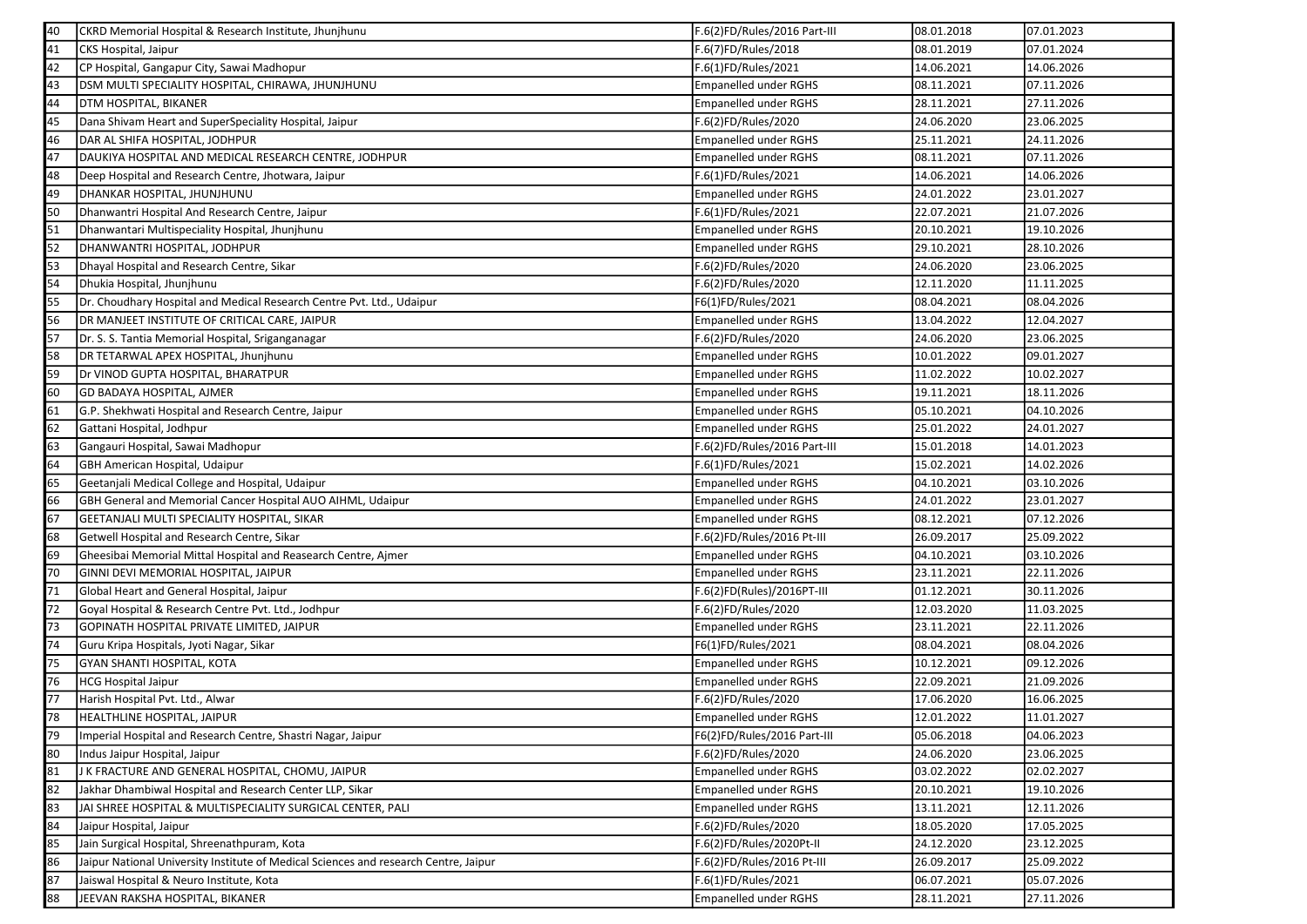| 89               | Jeevan Rekha Critical Care & Trauma Hospital, Jagatpura, Jaipur      | F.6(2)FD/Rules/2016 Part-III | 22.12.2017 | 21.12.2022 |
|------------------|----------------------------------------------------------------------|------------------------------|------------|------------|
| 90               | Jeevan Rekha Hospital & Research Centre, Neemkathana, Sikar          | F.6(1)FD/Rules/2021          | 15.02.2021 | 14.02.2026 |
| 91               | Jhunjhunu Hospital, Jhunjhunu                                        | <b>Empanelled under RGHS</b> | 12.10.2021 | 11.10.2026 |
| 92               | JINDAL SUPER SPECIALTY HOSPITAL, BHARATPUR                           | <b>Empanelled under RGHS</b> | 28.11.2021 | 27.11.2026 |
| 93               | Jyoti Nursing Home Pvt. Ltd., Jaipur                                 | F.6(2)FD(Rules)/2016         | 02.10.2021 | 01.10.2026 |
| 94               | Kailash Hospital, Behror (Alwar)                                     | <b>Empanelled under RGHS</b> | 02.12.2021 | 01.12.2026 |
| 95               | Kalu Ram Memorial Hospital PVT LTD, CHOMU, JAIPUR                    | <b>Empanelled under RGHS</b> | 10.01.2022 | 09.01.2027 |
| 96               | KALPVRIKSH HOSPITAL AND RESEACH CENTER FOUNDATION, PILANI JHUNJHUNU  | <b>Empanelled under RGHS</b> | 08.12.2021 | 07.12.2026 |
| 97               | Kamla Nagar Hospital Unit of K N Hospital Pvt Ltd, Jodhpur           | <b>Empanelled under RGHS</b> | 12.10.2021 | 11.10.2026 |
| 98               | KATTA HOSPITAL, DAUSA                                                | <b>Empanelled under RGHS</b> | 26.04.2022 | 25.04.2027 |
| 99               | Khandelwal Nursing Home, Mahaveer Nagar, Kota                        | F.6(2)FD/Rules/2020 Pt-II    | 30.12.2020 | 29.12.2025 |
| 100              | KHANDELWAL NURSING HOME, DAUSA                                       | <b>Empanelled under RGHS</b> | 19.11.2021 | 18.11.2026 |
| 101              | Kota Heart Institute & Research Centre, Talwandi, Kota               | F.6(1)FD/Rules/2021          | 15.02.2021 | 14.02.2026 |
| 102              | KOTA TRAUMA HOSPITAL, KOTA                                           | <b>Empanelled under RGHS</b> | 17.12.2021 | 16.12.2026 |
| 103              | Kothari Medical and Research Institute, BIKANER                      | <b>Empanelled under RGHS</b> | 22.04.2022 | 21.04.2027 |
| 104              | KRISHNA HOSPITAL, BHILWARA                                           | <b>Empanelled under RGHS</b> | 26.10.2021 | 25.10.2026 |
| 105              | Krishna Superspeciality Hospital, Jodhpur                            | F.6(1)FD/Rules/2021          | 04.08.2021 | 03.08.2026 |
| 106              | KRISHNA HOSPITAL, NAGAUR                                             | <b>Empanelled under RGHS</b> | 05.04.2022 | 04.04.2027 |
| 107              | Kshetrapal Hospital Multispecialty & Research Centre, Ajmer          | F6(2)FD/Rules/2016 Part-III  | 21.05.2018 | 20.05.2023 |
| 108              | L N Multispeciality Hospital, JHALAWAR                               | <b>Empanelled under RGHS</b> | 08.12.2021 | 17.12.2026 |
| 109              | LN Memorial Hospital And Research Centre, Jodhpur                    | <b>Empanelled under RGHS</b> | 10.01.2022 | 09.01.2027 |
| 110              | L N MEMORIAL SHIVAM ORTHO AND GENERAL HOSPITAL, CHURU                | <b>Empanelled under RGHS</b> | 03.03.2022 | 02.03.2027 |
| 111              | M N HOSPITAL AND RESEARCH CENTRE, BIKANER                            | <b>Empanelled under RGHS</b> | 14.12.2021 | 13.12.2026 |
| 112              | M P Birla Hospital and Research, CHITTORGARH                         | <b>Empanelled under RGHS</b> | 05.04.2022 | 04.04.2027 |
| 113              | MADHAV HOSPITAL, BEHROR, ALWAR                                       | <b>Empanelled under RGHS</b> | 26.10.2021 | 25.10.2026 |
| 114              | Maharaja Agrasen Superspeciality Hospital, Vidhyadhar Nagar, Jaipur  | F.6(2)FD/Rules/2020Pt-II     | 22.12.2020 | 21.12.2025 |
| 115              | Mahatma Gandhi Medical College & Hospital, Sitapura, Jaipur          | F. 6(2) FD/Rules/2019        | 15.01.2020 | 14.01.2025 |
| 116              | Mahaveer Jaipuriya Rajasthan Hospital, JLN Marg, Jaipur              | F.6(2)FD/Rules/2020Pt-II     | 24.12.2020 | 23.12.2025 |
| 117              | MAHAVEER SURGICAL AND MATERNITY NURSING HOME, SIROHI                 | <b>Empanelled under RGHS</b> | 09.11.2021 | 08.11.2026 |
| 118              | Mahavir Hospital, Jhunjhunu                                          | <b>Empanelled under RGHS</b> | 20.10.2021 | 19.10.2026 |
| 119              | MAI KHADIJA HOSPITAL AND RESEARCH CENTRE, JODHPUR                    | <b>Empanelled under RGHS</b> | 28.11.2021 | 27.11.2024 |
| 120              | MANAS HOSPITAL JAIPUR, JAIPUR                                        | <b>Empanelled under RGHS</b> | 09.12.2021 | 08.12.2024 |
| 121              | MANU ENT AND MULTISPECIALITY HOPSITAL, SIKAR                         | <b>Empanelled under RGHS</b> | 28.10.2021 | 27.10.2026 |
| 122              | ManglamPlus Medicity Hospital, JAIPUR                                | <b>Empanelled under RGHS</b> | 12.05.2022 | 11.05.2027 |
| 123              | Marble City Hospital, Kishangarh, Ajmer                              | F.6(2)FD/Rules/2020Pt-II     | 29.12.2020 | 28.12.2025 |
| 124              | Marudhar Hospital, Jaipur                                            | F.6(1)FD/Rules/2021          | 22.07.2021 | 21.07.2026 |
| 125              | Marwar Hospital, Mandore Road, Jodhpur                               | F.6(1)FD/Rules/2021          | 14.06.2021 | 14.06.2026 |
| 126              | Marwar Hospital, Parbatsar, Nagaur                                   | <b>Empanelled under RGHS</b> | 19.11.2021 | 18.11.2026 |
| $\overline{127}$ | MARWAR HOSPITAL AND RESEARCH CENTRE, DIDWANA, NAGAUR                 | <b>Empanelled under RGHS</b> | 22.03.2022 | 21.03.2027 |
| 128              | MARWAR JANNANA HOSPITAL BISU FERTILITY AND SONOGRAPHY CENTRE, NAGAUR | <b>Empanelled under RGHS</b> | 23.02.2022 | 22.02.2027 |
| 129              | MEDIPULSE HOSPITAL A UNIT OF JHPL, Jodhpur                           | Empanelled under RGHS        | 21.09.2021 | 20.09.2026 |
| 130              | Metro Hospital and Trauma Centre, Golai Mode, Road No 3, Jhunjhunu   | F.6(2)FD/Rules/2020Pt-II     | 29.12.2020 | 28.12.2025 |
| 131              | MITTAL HOSPITAL, ALWAR                                               | <b>Empanelled under RGHS</b> | 12.10.2021 | 11.10.2026 |
| 132              | Monilek Hospital and Research Centre, JAIPUR                         | <b>Empanelled under RGHS</b> | 12.01.2022 | 11.01.2027 |
| 133              | M J HOSPITALS PVT LTD, BHARATPUR                                     | <b>Empanelled under RGHS</b> | 11.05.2022 | 10.02.2025 |
| 134              | Narayana Multispecialty Hospital, Jaipur                             | F.6(2)FD/Rules/2020 Pt-II    | 30.12.2020 | 29.12.2025 |
| 135              | NAVJEEVAN HOSPITAL, BARMER                                           | <b>Empanelled under RGHS</b> | 13.11.2021 | 12.11.2026 |
| 136              | NAVJEEVAN HOSPITAL AND RESEARCH CENTRE, BASSI, JAIPUR                | <b>Empanelled under RGHS</b> | 23.11.2021 | 22.11.2026 |
| 137              | NAVJEEVAN HOSPITAL AND RESEARCH CENTRE, JHALAWAR                     | <b>Empanelled under RGHS</b> | 24.03.2022 | 23.03.2027 |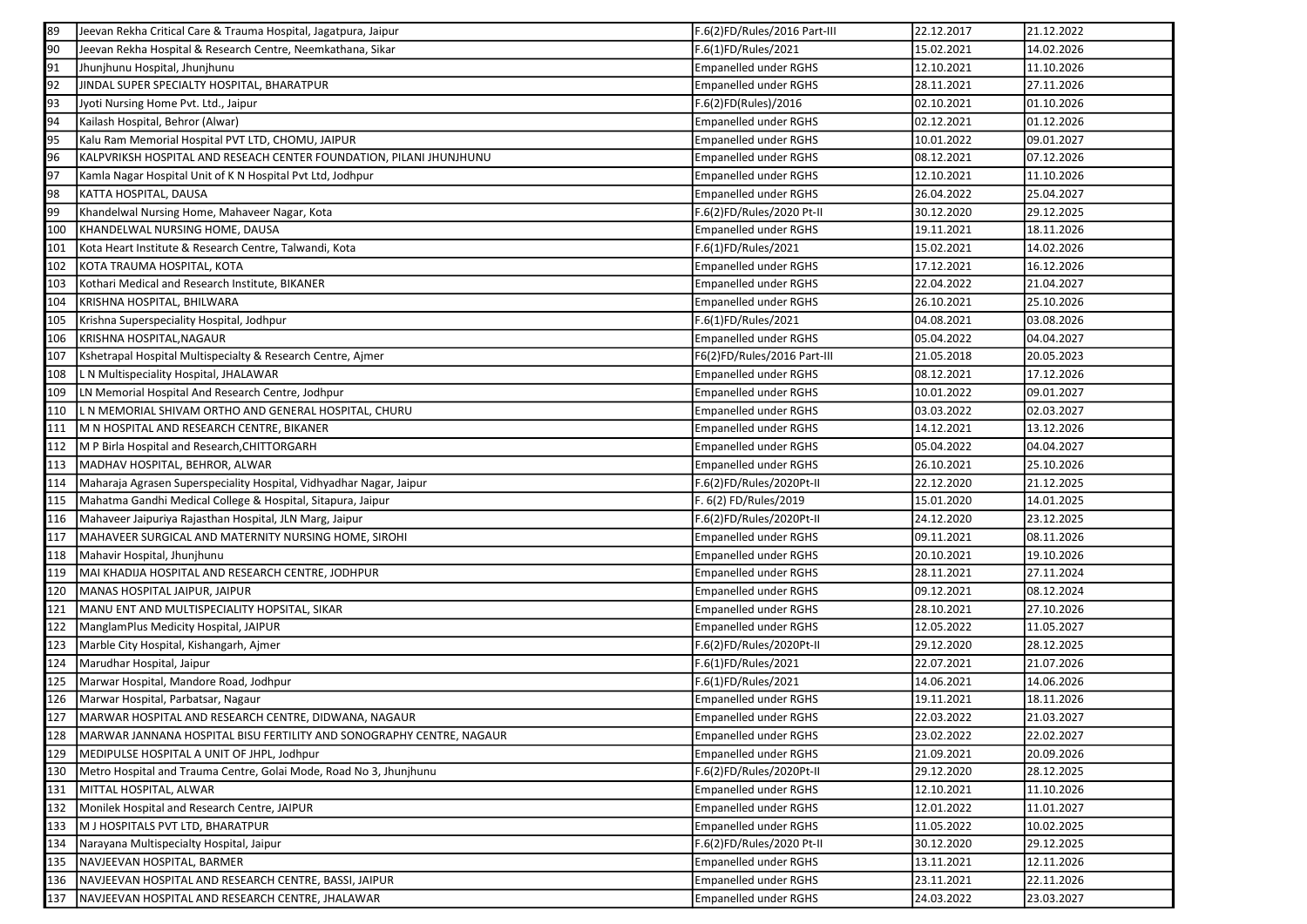| 138 | NAVJEEVAN HOSPITAL, LALSOT, DAUSA                                              | Empanelled under RGHS        | 25.05.2022 | 24.05.2027 |
|-----|--------------------------------------------------------------------------------|------------------------------|------------|------------|
| 139 | Neerja Hospital, Sikar                                                         | <b>Empanelled under RGHS</b> | 20.10.2021 | 19.10.2026 |
| 140 | NIMS MEDICAL COLLEGE HOSPITAL, AMBER, JAIPUR                                   | <b>Empanelled under RGHS</b> | 17.12.2021 | 16.12.2026 |
| 141 | Nirogdham Hospital and Research Center, Aklera, Jhalawar                       | F.6(7)FD/Rules/2018          | 08.01.2019 | 07.01.2024 |
| 142 | NOBLE CARE HOSPITAL, Sikar                                                     | Empanelled under RGHS        | 12.10.2021 | 11.10.2026 |
| 143 | NOON HOSPITAL AND RESEARCH CENTAR, Bhawani mandi, Jhalawar                     | <b>Empanelled under RGHS</b> | 12.01.2022 | 11.01.2027 |
| 144 | OM HOSPITAL, CHOMU, JAIPUR                                                     | Empanelled under RGHS        | 28.10.2021 | 27.10.2026 |
| 145 | OM HOSPITAL, PALI                                                              | <b>Empanelled under RGHS</b> | 14.12.2021 | 13.12.2026 |
| 146 | Opera Hospital Medical and Research Centre Pvt. Ltd., Kota                     | F.6(2)FD/Rules/2016 Part-III | 13.10.2017 | 12.10.2022 |
| 147 | OXFORD HOSPITAL, JHUNJHUNU                                                     | Empanelled under RGHS        | 19.11.2021 | 18.11.2026 |
| 148 | Pacific Institute Of Medical Sciences, Udaipur                                 | F.6(1)FD/Rules/2021          | 26.07.2021 | 25.07.2026 |
| 149 | PACIFIC MEDICAL COLLEGE AND HOSPITAL, FATEHPURA, UDAIPUR                       | F.6(2)FD/Rules/2016          | 26.05.2017 | 25.05.2022 |
| 150 | Paras JK Hospital, Sobhagpura, Udaipur                                         | F6(1)FD/Rules/2021           | 08.04.2021 | 08.04.2026 |
| 151 | Park Hospital A Unit of Park Medi World Pvt Ltd, Meera Enclave, New Delhi      | <b>Empanelled under RGHS</b> | 15.01.2022 | 14.01.2027 |
| 152 | PARK HOSPITAL, PALAM VIHAR, GURUGRAM                                           | Empanelled under RGHS        | 15.01.2022 | 14.01.2027 |
| 153 | Park Hospital Unit of Park Medicenters, Sohna Road, Gurgaon                    | <b>Empanelled under RGHS</b> | 15.01.2022 | 14.01.2027 |
| 154 | PAYAL HOSPITAL AND DIAGNOSTIC CENTER, JHUNJHUNU                                | Empanelled under RGHS        | 29.10.2021 | 28.10.2026 |
| 155 | PHAGI HOSPITAL PVT LTD, PHAGI, JAIPUR                                          | Empanelled under RGHS        | 10.01.2022 | 09.01.2027 |
| 156 | Porwal Hospital Pvt. Ltd., Bhilwara                                            | F.6(2)FD/Rules/2020          | 28.07.2020 | 27.07.2025 |
| 157 | Pradeep Hospital & Fracture Clinic, Be-Narain Gate, Bharatpur                  | F6(1)FD/Rules/2021           | 08.04.2021 | 08.04.2026 |
| 158 | PREKSHA HOSPITAL, JODHPUR                                                      | <b>Empanelled under RGHS</b> | 02.02.2022 | 16.12.2022 |
| 159 | PRIYA HOSPITAL A UNIT OF ANGARKAY MEDISCIENCE, BARAN                           | <b>Empanelled under RGHS</b> | 03.03.2022 | 02.03.2027 |
| 160 | Pulse Hospital (Muitispeciality Hospital and Research Centre) Kotputli, Jaipur | F.6(2)FD/Rules/2020          | 01.07.2020 | 30.06.2025 |
| 161 | RDM HOSPITAL, CHIRAWA, JHUNJHUNU                                               | Empanelled under RGHS        | 01.06.2022 | 31.05.2027 |
| 162 | R and R Multispeciality Hospital, Jhunjhunu                                    | F.6(2)FD/Rules/2020          | 24.06.2020 | 23.06.2025 |
| 163 | Raj Hospital, Jodhpur                                                          | F6(1)FD/Rules/2021           | 13.07.2021 | 12.07.2026 |
| 164 | RAJ SURGICAL AND GENERAL HOSPITAL, JHUNJHUNU                                   | Empanelled under RGHS        | 08.12.2021 | 07.12.2026 |
| 165 | RAJIV HOSPITAL, JHUNJHUNU                                                      | <b>Empanelled under RGHS</b> | 26.04.2022 | 25.04.2027 |
| 166 | Rajdhani Hospital and Maternity Home, Dausa                                    | <b>Empanelled under RGHS</b> | 20.10.2021 | 19.10.2026 |
| 167 | Rajnish Hospital, Shahpura, Jaipur                                             | F.6(2)FD/Rules/2020          | 22.06.2020 | 21.06.2025 |
| 168 | Ramsnehi Hospital and Research Centre, Bhilwara                                | F.6(2)FD/Rules/2020          | 22.06.2020 | 21.06.2025 |
| 169 | RATHI HOSPITAL, SIKAR                                                          | <b>Empanelled under RGHS</b> | 07.12.2021 | 06.12.2026 |
| 170 | Ravindra Hospital, Jhunjhunu                                                   | F.6(2)FD/Rules/2016 Part III | 06.10.2017 | 05.10.2022 |
| 171 | REGEN HOSPITAL, JAIPUR                                                         | <b>Empanelled under RGHS</b> | 01.02.2022 | 31.01.2024 |
| 172 | RIYA HOSPITAL, Sawai Madhopur                                                  | <b>Empanelled under RGHS</b> | 08.10.2021 | 07.10.2026 |
| 173 | Rohilla Nursing Home, Churu                                                    | <b>Empanelled under RGHS</b> | 20.10.2021 | 19.10.2026 |
| 174 | RUCHIKA NURSING HOME FERTILITY AND RESEARCH CENTRE, SIKAR                      | Empanelled under RGHS        | 18.10.2021 | 17.10.2026 |
| 175 | Rungta Hospital, JAIPUR                                                        | <b>Empanelled under RGHS</b> | 08.11.2021 | 07.11.2026 |
| 176 | S.B. Mittal Memorial Heart and Critical Care Hospital, Sikar                   | F.6(2)FD/Rules/2020Pt-II     | 24.12.2020 | 23.12.2025 |
| 177 | SCR SIR CHOTU RAM HOSPITAL AND RESEARCH CENTER, JAIPUR                         | Empanelled under RGHS        | 07.12.2021 | 06.12.2024 |
| 178 | SGN HOSPITAL INFERTILITY CENTER PVT LTD, PAOTA                                 | Empanelled under RGHS        | 07.10.2021 | 06.10.2026 |
| 179 | SMT KESAR BAI SONI HOSPITAL, BHILWARA                                          | <b>Empanelled under RGHS</b> | 01.12.2021 | 30.11.2026 |
| 180 | S N PAREEK MEMORIAL HOSPITAL AND RESEARCH CENTRE SANSTHAN, KOTA                | F.6(2)FD/Rules/2016 Part-III | 13.10.2017 | 12.10.2022 |
| 181 | S.N. Super Speciality Hospital Pvt. Ltd., Sri Ganganagar                       | F.6(7)FD/Rules/2018          | 22.01.2019 | 21.01.2024 |
| 182 | S.R. Kalla Memorial Gastro & General Hospital, Jaipur                          | F.6(2)FD/Rules/2020          | 15.04.2020 | 14.04.2025 |
| 183 | Sachkhand Hospital, Neemrana, Alwar                                            | F.6(2)FD/Rules/2020          | 24.06.2020 | 23.06.2025 |
| 184 | SADHNA HOSPITAL, Jaipur                                                        | <b>Empanelled under RGHS</b> | 08.10.2021 | 07.10.2026 |
| 185 | Sania Hospital, Subhash Nagar, Alwar                                           | F6(1)FD/Rules/2021           | 08.04.2021 | 08.04.2026 |
| 186 | Sanjeevani Hospital, Madhukar Colony, Kotputli, Jaipur                         | F.6(2)FD/Rules/2020Pt-II     | 24.12.2020 | 23.12.2025 |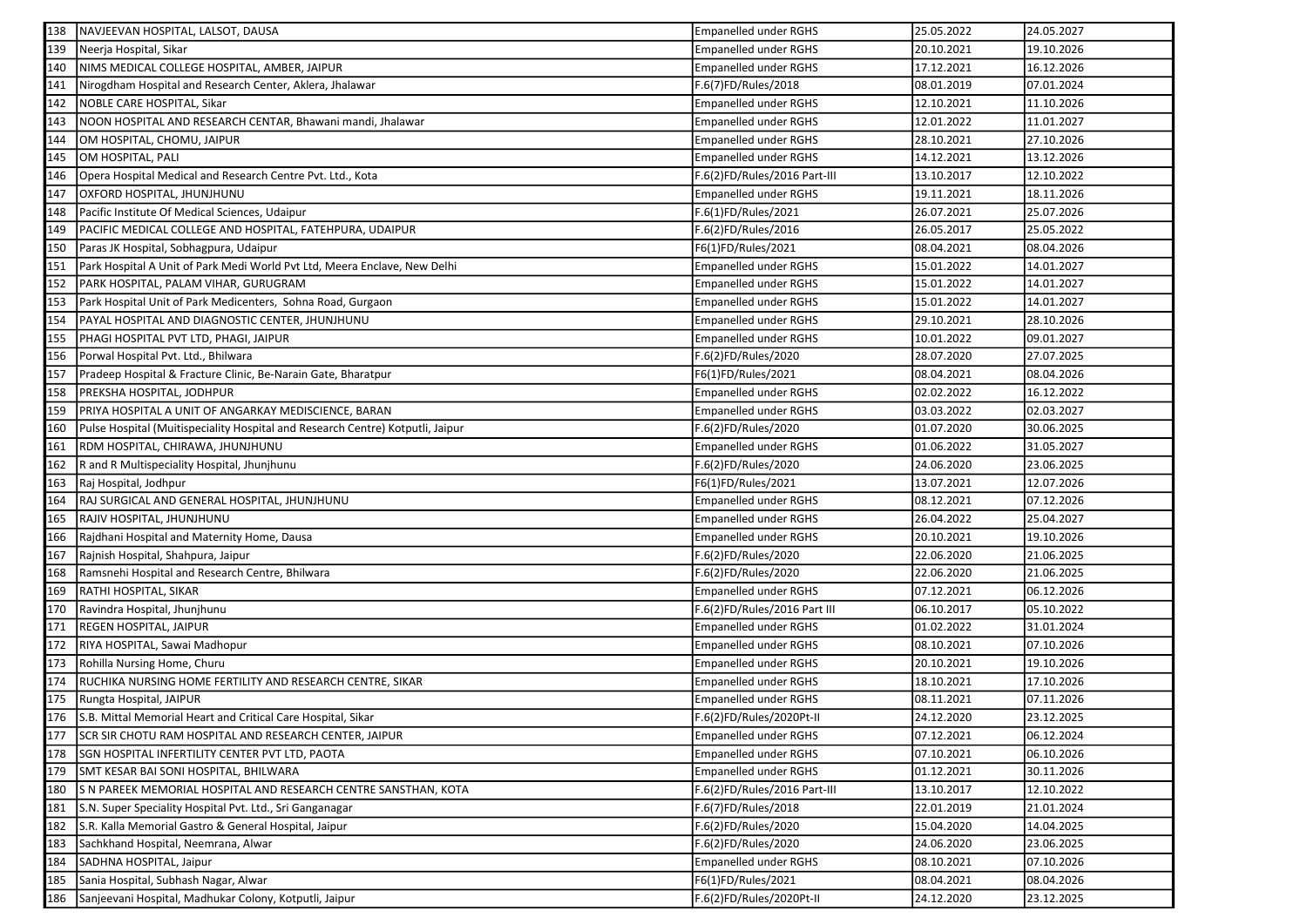| 187 | SANJEEVANI VYAS HOSPITAL ANUSANDHAN KENDRA PVT LTD, JHALAWAR                     | <b>Empanelled under RGHS</b> | 03.02.2022 | 02.02.2027 |
|-----|----------------------------------------------------------------------------------|------------------------------|------------|------------|
| 188 | SEVAYATAN CHILD AND GENERAL HOSPITAL, CHOMU, JAIPUR                              | <b>Empanelled under RGHS</b> | 08.12.2021 | 07.12.2026 |
| 189 | Sanjeevani Hospital Multispeciality and Trauma Centre, BARAN                     | <b>Empanelled under RGHS</b> | 21.04.2022 | 20.04.2027 |
| 190 | Shalby Multispeciality Hospital, Jaipur                                          | F. 6(2) FD/Rules/2019        | 15.01.2020 | 14.01.2025 |
| 191 | SHANTI HOSPITAL MULTISPECIALITY, KOTA                                            | <b>Empanelled under RGHS</b> | 06.05.2022 | 05.05.2027 |
| 192 | SHARDA HOSPITAL, JHUNJHUNU                                                       | <b>Empanelled under RGHS</b> | 26.10.2021 | 25.10.2026 |
| 193 | Shekhawati Zanana Hospital, SIKAR                                                | <b>Empanelled under RGHS</b> | 10.01.2022 | 02.01.2027 |
| 194 | SHIV DHARA HOSPITAL, CHOMU, JAIPUR                                               | <b>Empanelled under RGHS</b> | 10.01.2022 | 09.01.2027 |
| 195 | SHIV SHAKTI HOSPITAL, KOTA                                                       | <b>Empanelled under RGHS</b> | 25.02.2022 | 24.02.2027 |
| 196 | Shree Siddhi Vinayak Hospital, BHILWARA                                          | <b>Empanelled under RGHS</b> | 19.11.2021 | 18.11.2026 |
| 197 | Shreerana Hospital N Charitable Medical Institute, Ajmer                         | <b>Empanelled under RGHS</b> | 20.10.2021 | 19.10.2026 |
| 198 | SHRI KANHA RAM SAHARAN MEMORIAL TRAUMA AND MULTISPECIALITY HOSPITAL, HANUMANGARH | <b>Empanelled under RGHS</b> | 25.02.2022 | 24.02.2027 |
| 199 | SHRI KESHAR DEV MEMORIAL MULTI SPECIALITY HOSPITAL, CHIRAWA, JHUNJHUNU           | <b>Empanelled under RGHS</b> | 01.02.2022 | 31.01.2027 |
| 200 | Shri Krishan Hospital, Lalsot Road, Dausa                                        | <b>Empanelled under RGHS</b> | 03.03.2022 | 02.03.2027 |
| 201 | SHRI RAM HOSPITAL, PALI                                                          | <b>Empanelled under RGHS</b> | 18.10.2021 | 17.10.2026 |
| 202 | Shri Ram Super Speciality Surgical Center Pvt. Ltd., Jodhpur                     | F.6(2)FD/Rules/2020          | 18.06.2020 | 17.06.2025 |
| 203 | Shri Ram Super Speciality Surgical Cent Pvt Ltd, Mandaur Road, Jodhpur           | Empanelled under RGHS        | 12.10.2021 | 11.10.2026 |
| 204 | SHRI RAM SUPER SPECIALITY SURGICAL CENTRE PVT LTD, BANAR ROAD, JODHPUR           | <b>Empanelled under RGHS</b> | 23.02.2022 | 22.02.2027 |
| 205 | SHRI RAM SUPER SPECIALITY SURGICAL CENTRE PVT LTD, BIKANER                       | <b>Empanelled under RGHS</b> | 21.04.2022 | 20.04.2027 |
| 206 | SHRI RAMAKRISHNA HOSPITAL, JAIPUR                                                | <b>Empanelled under RGHS</b> | 14.12.2021 | 13.12.2026 |
| 207 | Shriram Trauma and Superspeciality Hospital, Sikar                               | F.6(1)FD/Rules/2021          | 15.02.2021 | 14.02.2026 |
| 208 | SHRI SHYAM HOSPITAL A UNIT OF SS NIRAMAYA PVT LTD, KOTPUTLI, JAIPUR              | <b>Empanelled under RGHS</b> | 08.11.2021 | 07.11.2026 |
| 209 | Shriram Mangalam Hospital, NAGAUR                                                | <b>Empanelled under RGHS</b> | 10.03.2022 | 09.03.2027 |
| 210 | SIDDHI VINAYAK HOSPITAL AND RESEARCH CENTRE, CHOMU, JAIPUR                       | <b>Empanelled under RGHS</b> | 13.11.2021 | 12.11.2026 |
| 211 | SIKAR HOSPITAL AND RESEARCH INSTITUTE, SIKAR                                     | <b>Empanelled under RGHS</b> | 08.12.2021 | 07.12.2026 |
| 212 | Solanki Hospital, Alwar                                                          | <b>Empanelled under RGHS</b> | 21.09.2021 | 20.09.2026 |
| 213 | SOMANI HOSPITAL, JAIPUR                                                          | <b>Empanelled under RGHS</b> | 23.11.2021 | 22.11.2026 |
| 214 | Soni Devi Memorial Hospital, Neemrana, Alwar                                     | F.6(1)FD/Rules/2021          | 20.09.2021 | 19.09.2026 |
| 215 | Soni Hospital, Jaipur                                                            | F.6(2)FD/Rules/2020 Pt-II    | 30.12.2020 | 29.12.2025 |
| 216 | Soni Hospital, Rajgarh, Churu                                                    | F.6(1)FD/Rules/2021          | 08.07.2021 | 07.07.2026 |
| 217 | Sri Mahadev Hospital, Nagaur                                                     | F.6(1)FD/Rules/2021          | 13.07.2021 | 12.07.2026 |
| 218 | SSMG Hospital, Morija Road, Chomu, Jaipur                                        | F.6(2)FD/Rules/2020Pt-II     | 24.12.2020 | 23.12.2025 |
| 219 | Star Hospital, Bhiwari, Alwar                                                    | F6(2)FD/Rules/2016 Part-III  | 21.05.2018 | 20.05.2023 |
| 220 | SUDHA HOSPITAL AND MEDICAL RESEARCH CENTER, KOTA                                 | <b>Empanelled under RGHS</b> | 03.03.2022 | 02.03.2024 |
| 221 | SURBHI HOSPITAL PVT LTD, DELHI                                                   | <b>Empanelled under RGHS</b> | 14.12.2021 | 13.12.2026 |
| 222 | SUSHRUT HOSPITAL AND RESEARCH CENTRE, KOTA                                       | <b>Empanelled under RGHS</b> | 13.04.2022 | 12.04.2027 |
| 223 | Swastik Hospital, Bhilwara                                                       | F.6(1)FD/Rules/2021          | 04.08.2021 | 03.08.2026 |
| 224 | SWASTIK MULTISPECIALITY HOSPITAL LLP, PHULERA, JAIPUR                            | <b>Empanelled under RGHS</b> | 29.10.2021 | 28.10.2026 |
|     | 225 Tagore Hospital & Research Institute, Jaipur                                 | F.6(2)FD/Rules/2020          | 15.04.2020 | 14.04.2025 |
|     | 226 The Signature Hospital, Gurugram, Haryana                                    | Empanelled under RGHS        | 15.01.2022 | 14.01.2027 |
| 227 | THE SOLANKI HOSPITAL, BHARATPUR                                                  | <b>Empanelled under RGHS</b> | 23.02.2022 | 22.02.2027 |
| 228 | Tibra Hospital, Basant Vihar, Sikar                                              | F.6(2)FD/Rules/2020Pt-II     | 24.12.2020 | 23.12.2025 |
| 229 | Two S Wellness And Research Centre Private Limited, Jodhpur                      | <b>Empanelled under RGHS</b> | 12.01.2022 | 11.11.2027 |
| 230 | UTTAM HOSPITAL, NAGAUR                                                           | <b>Empanelled under RGHS</b> | 13.04.2022 | 12.04.2027 |
| 231 | VAISHALI HOSPITAL AND SURGICAL RESEARCH CENTRE, JAIPUR                           | <b>Empanelled under RGHS</b> | 08.11.2021 | 07.11.2026 |
| 232 | Vasundhara Hospital Ltd, Jodhpur                                                 | F.6(2)FD/Rules/2020          | 01.07.2020 | 30.06.2025 |
| 233 | VINAYAK HOSPITAL, KOTPUTLI, JAIPUR                                               | <b>Empanelled under RGHS</b> | 19.11.2021 | 18.11.2026 |
| 234 | VINAYAK ZANANA AND DOORBEEN HOSPITAL, Jaipur                                     | <b>Empanelled under RGHS</b> | 12.10.2021 | 11.10.2026 |
| 235 | VISHNOI HOSPITAL AND SURGICAL CENTRE, BARMER                                     | <b>Empanelled under RGHS</b> | 15.02.2022 | 14.02.2027 |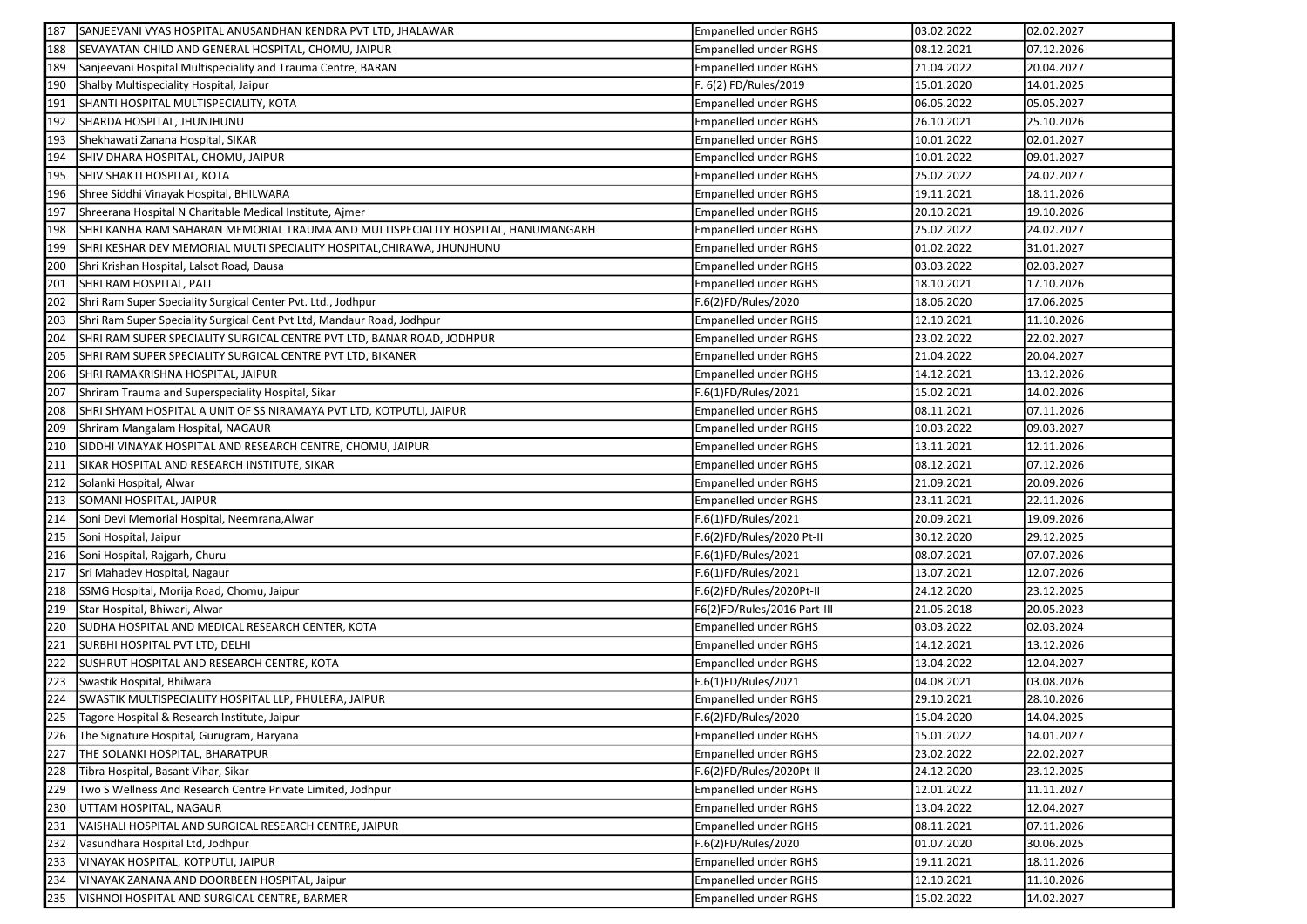| 236 | YASH AMAN HOSPITAL, JODHPUR                                                               | <b>Empanelled under RGHS</b> | 19.11.2021 | 18.11.2026 |
|-----|-------------------------------------------------------------------------------------------|------------------------------|------------|------------|
| 237 | Zeel Multi Specialty Hospital, Sagwara, Dungarpur                                         | F.6(1)FD/Rules/2021          | 01.07.2021 | 30.06.2026 |
|     | Cardiology and CT Surgery Specialty Hospitals                                             |                              |            |            |
|     | AYUSHMAN HEART CARE CENTER PRIVATE LIMITED, BIKANER                                       | <b>Empanelled under RGHS</b> | 11.05.2022 | 10.05.2027 |
|     | DR CM CHOPRA HOSPITAL AND HEART CARE CENTRE, CHOMU, JAIPUR                                | <b>Empanelled under RGHS</b> | 08.12.2021 | 07.12.2026 |
|     | Heart & General Hospital, Jaipur                                                          | F.6(2)FD/Rules/2020          | 02.06.2020 | 02.06.2025 |
|     | Jaipur Heart Institute, Jaipur                                                            | F.6(2)FD/Rules/2020          | 15.04.2020 | 14.04.2025 |
| l5  | Krishna Heart and General Hospital, Jaipur                                                | Empanelled under RGHS        | 14.02.2022 | 13.02.2027 |
| l6  | KHANDELWAL HEART INSTITUTE, JAIPUR                                                        | Empanelled under RGHS        | 21.04.2022 | 20.04.2027 |
|     | JINDAL ENT HOSPITAL AND MEDICAL RESEARCH CENTRE, SRIGANGANAGAR                            | <b>Empanelled under RGHS</b> | 12.01.2022 | 11.01.2027 |
|     | <b>ENT Specialty Hospital</b>                                                             |                              |            |            |
|     | Adhinath ENT and General Hospital, Tilak Nagar, Jaipur                                    | F.6(2)FD/Rules/2020Pt-II     | 22.12.2020 | 21.12.2025 |
|     | Dr. Vijay ENT Hospital, Ajmer                                                             | F.6(2)FD/Rules/2020          | 24.06.2020 | 23.06.2025 |
|     | JAIN ENT HOSPITAL, Jaipur                                                                 | Empanelled under RGHS        | 04.10.2021 | 03.10.2026 |
|     | Jaipur Doorbeen Hospital, New Sanganer Road, Jaipur (ALSO FOR Obstetrics and Gynaceology) | F6(1)FD/Rules/2021           | 08.04.2021 | 08.04.2026 |
|     | MAHAVIR ENT HOSPITAL, KOTA                                                                | Empanelled under RGHS        | 19.11.2021 | 18.11.2026 |
| l6  | RAJ ENT HOSPITAL, JAIPUR                                                                  | Empanelled under RGHS        | 28.10.2021 | 27.10.2026 |
|     | ROYAL HOSPITAL ENT AND MULTISPECIALITY, KOTA                                              | <b>Empanelled under RGHS</b> | 31.03.2022 | 30.03.2027 |
| 18  | Siddham ENT Center LLP, Heera Nagar, Jaipur                                               | F.6(1)FD/Rules/2021          | 15.02.2021 | 14.02.2026 |
|     | VAJAYANTI HOSPITAL, ALWAR                                                                 | Empanelled under RGHS        | 29.03.2022 | 28.03.2027 |
|     | <b>Neurosurgery Specialty Hospitals</b>                                                   |                              |            |            |
|     | Advanced Neurology and Superspeciality Hospital, Jaipur                                   | <b>Empanelled under RGHS</b> | 24.09.2021 | 23.09.2026 |
|     | ASIAN SUPERSPECIALITY HOSPITAL, JAIPUR                                                    | <b>Empanelled under RGHS</b> | 10.01.2022 | 09.01.2027 |
|     | Jankalyan hospital, Chomu, Jaipur                                                         | <b>Empanelled under RGHS</b> | 23.11.2021 | 22.11.2026 |
|     | Indowestern Brain & Spine Hospital, Jaipur                                                | F.6(2)FD/Rules/2020          | 18.06.2020 | 17.06.2025 |
|     | Manidhari Hospital and Maloo Neuro Centre, JODHPUR                                        | Empanelled under RGHS        | 13.04.2022 | 12.04.2027 |
|     | NEURO SPINE AND SUPER SPECIALITY HOSPITAL, SIKAR                                          | Empanelled under RGHS        | 19.11.2021 | 18.11.2026 |
|     | NIVIK NEURO TRAUMA AND MULTISPECIALTY HOSPITAL, JAIPUR                                    | Empanelled under RGHS        | 01.06.2022 | 31.05.2027 |
| l8  | PRIYUSH NEURO AND SUPER SPECIALITY HOSPITAL, JAIPUR                                       | Empanelled under RGHS        | 26.04.2022 | 25.04.2027 |
|     | RAJ NEURO TRAUMA HOSPITAL, Bharatpur                                                      | Empanelled under RGHS        | 15.01.2022 | 14.01.2027 |
|     | <b>Oncology Specialty Hospitals</b>                                                       |                              |            |            |
|     | Bhagwan Mahaveer Cancer Hospital and Research Centre, Jaipur                              | F.6(2)FD/Rules/2019          | 24.02.2020 | 23.02.2025 |
|     | HCG Cancer Centre Ahmedabad, Gujarat                                                      | Empanelled under RGHS        | 06.04.2022 | 05.04.2027 |
|     | HCG Cancer Centre Vadodara, Gujarat                                                       | Empanelled under RGHS        | 21.04.2022 | 20.04.2027 |
|     | <b>Ophthalmology Specialty Hospitals</b>                                                  |                              |            |            |
|     | AGARWAL HOSPITAL, JAIPUR                                                                  | Empanelled under RGHS        | 08.11.2021 | 07.11.2026 |
|     | Agrawal Eye and Skin Hospital, Talwandi, Kota                                             | F.6(1)FD/Rules/2021          | 25.02.2021 | 24.02.2026 |
|     | Alakh Nayan Mandir Eye Hospital, Udaipur                                                  | F.6(2)FD/Rules/2016 Part-III | 13.10.2017 | 12.10.2022 |
|     | Anand Hospital and Eye Centre, Jaipur                                                     | F.6(1)FD/Rules/2021          | 14.06.2021 | 14.06.2026 |
| l5  | Anita Eye Hospital and Retinal Centre, KOTA                                               | Empanelled under RGHS        | 19.11.2021 | 18.11.2026 |
| 6   | Anupam Eye Hospital & Research Centre Pvt. Ltd., Lalkothi, Jaipur                         | F.6(2)FD/Rules/2016 Pt-III   | 26.09.2017 | 25.09.2022 |
|     | ANUPRIYA HOSPITAL, TONK                                                                   | Empanelled under RGHS        | 24.03.2022 | 23.03.2027 |
| 8   | ARORA EYE HOSPITAL, TONK                                                                  | <b>Empanelled under RGHS</b> | 31.03.2022 | 30.03.2027 |
| l9  | ASG Hospital Pvt. Ltd., Bhagwan Das Road, C-Scheme, Jaipur                                | F.6(2)FD/Rules/2020          | 22.10.2020 | 21.10.2025 |
| 10  | ASG HOSPITAL PVT LTD, BIKANER                                                             | Empanelled under RGHS        | 19.11.2021 | 18.11.2026 |
| 11  | ASG Hospital Pvt. Ltd., Jodhpur                                                           | F6(2)FD/Rules/2016 Part-III  | 21.05.2018 | 20.05.2023 |
| 12  | ASG Hospital Pvt. Ltd., Udaipur                                                           | F.6(2)FD/Rules/2016 Part III | 06.10.2017 | 05.10.2022 |
| 13  | ASPN EYE HOSPITAL, BHILWARA                                                               | Empanelled under RGHS        | 03.03.2022 | 02.03.2027 |
| 14  |                                                                                           |                              |            |            |
|     | BALALJI EYE HOSPITAL, JODHPUR                                                             | Empanelled under RGHS        | 24.05.2022 | 23.05.2027 |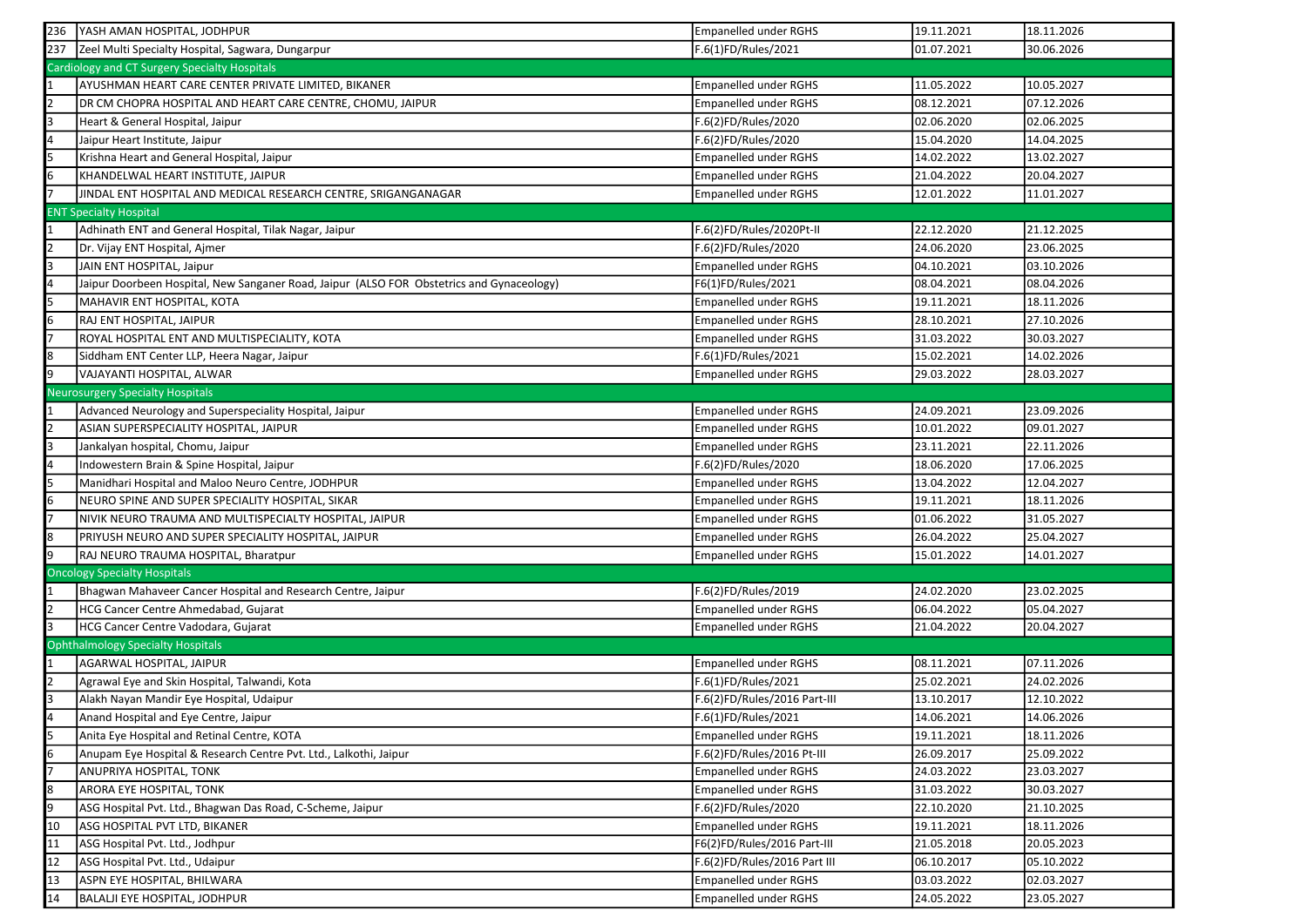| 15 | Birla Eye and Child Hospital, Kota                                                      | F.6(7)FD/Rules/2018          | 08.01.2019 | 07.01.2024 |
|----|-----------------------------------------------------------------------------------------|------------------------------|------------|------------|
| 16 | Centre for Sight Hospital, Sardapura, Jodhpur                                           | F.6(2)FD/Rules/2020Pt-II     | 24.12.2020 | 23.12.2025 |
| 17 | CHANDAK EYE HOSPITAL A UNIT OF PCMMHRC LLP, AJMER                                       | <b>Empanelled under RGHS</b> | 23.02.2022 | 22.02.2023 |
| 18 | D.D. Eye Institute, Dada Bari, Kota                                                     | F6(2)FD/Rules/2016 Part-III  | 05.06.2018 | 04.06.2023 |
| 19 | DD EYE INSTITUTE, NAYA NOHRA, KOTA                                                      | <b>Empanelled under RGHS</b> | 29.10.2021 | 28.10.2026 |
| 20 | Dr. Agarwal Eye Hospital, CÂ Scheme Jaipur                                              | F.6(2)FD/Rules/2020Pt-II     | 24.12.2020 | 23.12.2025 |
| 21 | DR JAIN EYE HOSPITAL AND LASER CENTRE, BANSWARA                                         | <b>Empanelled under RGHS</b> | 11.05.2022 | 26.12.2022 |
| 22 | <b>DR KAMDAR EYE HOSPITAL</b>                                                           | Empanelled under RGHS        | 04.10.2021 | 03.10.2026 |
| 23 | Dr. Khungar Eye Care and Research Centre Pvt. Ltd., Ajmer                               | F.6(2)FD/Rules/2020          | 27.05.2020 | 26.05.2025 |
| 24 | DR PAWAN EYE HOSPITAL AND RESEARCH CENTRE, SAWAI MADHOPUR                               | <b>Empanelled under RGHS</b> | 10.12.2021 | 09.12.2026 |
| 25 | Dr Virendra Laser, Phaco Surgery Centre Eye Hospital, Jaipur                            | F. 6(1)FD/Rules/2021         | 18.06.2021 | 17.06.2026 |
| 26 | DR KOTHARIS EYE HOPSITAL, Udaipur                                                       | <b>Empanelled under RGHS</b> | 12.10.2021 | 11.10.2026 |
| 27 | DEVILAL MEMORIAL MEMORIAL EYE HOSPITAL, CHOMU, JAIPUR                                   | <b>Empanelled under RGHS</b> | 23.11.2021 | 22.11.2026 |
| 28 | <b>EAGLE EYE HOSPITAL, Sikar</b>                                                        | <b>Empanelled under RGHS</b> | 08.10.2021 | 07.10.2026 |
| 29 | EYE CARE HOSPITAL, SIKAR                                                                | <b>Empanelled under RGHS</b> | 14.12.2021 | 13.12.2026 |
| 30 | Geeta Devi Memorial Eye Hospital, Lalsot, Dausa                                         | F.6(1) FD/Rules/2021         | 10.02.2021 | 09.02.2026 |
| 31 | Goyal Eye Hospital, GANGAPUR CITY, SAWAI MADHOPUR                                       | <b>Empanelled under RGHS</b> | 20.10.2021 | 19.10.2026 |
| 32 | GURU HASTI CHIKITSALYA RUN BY PCB TRUST, JODHPUR                                        | Empanelled under RGHS        | 13.04.2022 | 12.04.2027 |
| 33 | HEERA EYE CARE HOSPITAL, NAGAUR                                                         | <b>Empanelled under RGHS</b> | 31.03.2022 | 30.03.2027 |
| 34 | l Max Eye Care Hospital, Sikar                                                          | F.6(2)FD/Rules/2016 Part III | 06.10.2017 | 05.10.2022 |
| 35 | J D HOSPITAL, ALWAR                                                                     | <b>Empanelled under RGHS</b> | 28.10.2021 | 27.10.2026 |
| 36 | J. P. Eye Hospital, Tonk Road, Jaipur                                                   | F.6(2)FD/Rules/2016 Part-III | 13.10.2017 | 12.10.2022 |
| 37 | JRM MULTISPECIALITY HOSPITAL, BIKANER                                                   | <b>Empanelled under RGHS</b> | 21.04.2022 | 20.04.2027 |
| 38 | JAI DRISHTI EYE HOSPITAL, UDAIPUR                                                       | <b>Empanelled under RGHS</b> | 13.11.2021 | 12.11.2026 |
| 39 | Jaipur Calgary Charitable Eye Hospital and Research Center Trust, Malviya Nagar, Jaipur | F.6(2)FD/Rules/2019          | 28.11.2019 | 27.11.2024 |
| 40 | Jhalani Eye Hospital, Krishna Colony, Alwar                                             | F.6(2)FD/Rules/2020Pt-II     | 24.12.2020 | 23.12.2025 |
| 41 | K.C. Memorial Eye Hospital, Jaipur                                                      | F6(1)FD/Rules/2021           | 20.04.2021 | 19.04.2026 |
| 42 | Kabra Eye Hospital, Jaipur                                                              | F. 6(2) FD/Ruies/2020        | 26.08.2020 | 25.08.2025 |
| 43 | Kapoor Hospital and Eye Centre, Jaipur                                                  | F.6(2)FD/Rules/2016 Part III | 06.10.2017 | 05.10.2022 |
| 44 | Kota Eye Hospital and Research Foundation, Kota                                         | F.6(2)FD/Rules/2016 Part-III | 13.10.2017 | 12.10.2022 |
| 45 | KSHETRAPAL EYE HOSPITAL AND LASIK LASER CENTRE, AJMER                                   | <b>Empanelled under RGHS</b> | 29.10.2021 | 28.10.2026 |
| 46 | Max Vision Eye Care Centre, Jaipur                                                      | <b>Empanelled under RGHS</b> | 04.10.2021 | 03.10.2026 |
| 47 | MAYA EYE HOSPITAL, JAIPUR                                                               | Empanelled under RGHS        | 24.03.2022 | 23.03.2027 |
| 48 | Mishri Devi Eye Hospital Pvt. Ltd, RIICO Phase-I, Nimran, Alwar                         | F.6(2)FD/Rules/2020Pt-II     | 29.12.2020 | 28.12.2025 |
| 49 | MISHRI DEVI EYE HOSPITAL, BEHROR, ALWAR                                                 | <b>Empanelled under RGHS</b> | 26.10.2021 | 25.10.2026 |
| 50 | New Delhi Centre for Sight Ltd., Malviya Nagar, Jaipur                                  | F.6(1)FD/Rules/2021          | 29.06.2021 | 29.06.2026 |
| 51 | NIMACH BUNDI EYE HOSPTIAL, BUNDI                                                        | <b>Empanelled under RGHS</b> | 24.05.2022 | 23.05.2027 |
| 52 | PALIWAL EYE HOSPITAL, JODHPUR                                                           | Empanelled under RGHS        | 07.03.2022 | 06.03.2027 |
|    | PRIME EYE HOSPITAL AND LASIC CENTRE, ALWAR                                              | <b>Empanelled under RGHS</b> | 11.05.2022 | 10.05.2027 |
| 54 | RAGHUDEEP EYE HOSPITAL, JAIPUR                                                          | Empanelled under RGHS        | 19.11.2021 | 18.11.2026 |
| 55 | Riddhi Siddhi Eye Care Hospital, Radhakishanpura Road, Sikar                            | F.6(1)FD/Rules/2021          | 25.02.2021 | 24.02.2026 |
| 56 | Royal Eye Care and Research Centre, Adarsh Nagar, Jaipur                                | F6(1)FD/Rules/2021           | 08.04.2021 | 12.10.2022 |
| 57 | SK EYE HOSPITAL, DIDWANA, NAGAUR                                                        | <b>Empanelled under RGHS</b> | 31.03.2022 | 30.03.2027 |
| 58 | Sahai Hospital and Research Centre, Jaipur                                              | <b>Empanelled under RGHS</b> | 03.03.2022 | 02.03.2027 |
| 59 | Sarda Nursing Home, Jaipur                                                              | F6(1)FD/Rules/2021           | 10.08.2021 | 09.08.2026 |
| 60 | SRI JAGDAMBA CHARITABLE EYE HOSPITAL, Sri Ganganagar                                    | <b>Empanelled under RGHS</b> | 12.10.2021 | 11.10.2026 |
| 61 | Suvi Eye Hospital & Research Centre Pvt. Ltd., Talwandi, Kota                           | F.6(1)FD/Rules/2021          | 25.02.2021 | 24.02.2026 |
| 62 | THAREJA NURSING HOME, ALWAR                                                             | <b>Empanelled under RGHS</b> | 22.04.2022 | 21.04.2027 |
| 63 | TIBRA EYE HOSPITAL AND RETINA CENTRE, SIKAR                                             | <b>Empanelled under RGHS</b> | 10.12.2021 | 09.12.2026 |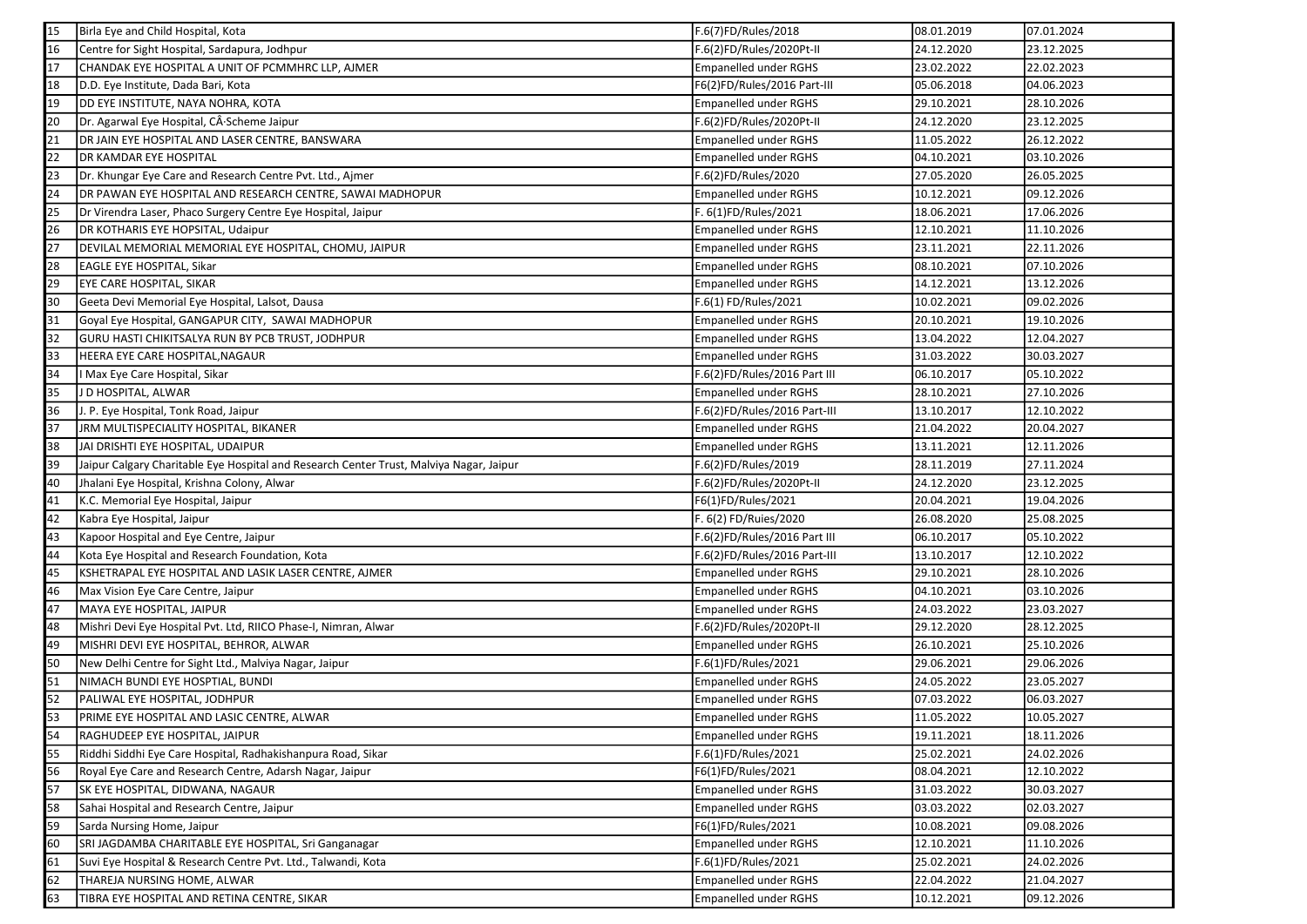| 64   | TIBRA EYE HOSPITAL AND RETINA CENTRE, JHUNJHUNU                                  | <b>Empanelled under RGHS</b> | 12.05.2022 | 11.05.2027 |
|------|----------------------------------------------------------------------------------|------------------------------|------------|------------|
| 65   | VATSALYA EYE AND DENTAL HOSPITAL, SAWAI MADHOPUR                                 | <b>Empanelled under RGHS</b> | 24.05.2022 | 23.05.2027 |
| 66   | Vishal Eye Hospital, KOTA                                                        | <b>Empanelled under RGHS</b> | 22.04.2022 | 21.04.2027 |
| 67   | JINDAL EYE HOSPITAL, JAIPUR                                                      | <b>Empanelled under RGHS</b> | 10.01.2022 | 09.01.2027 |
| 68   | <b>BINDAL HOSPITALS PRIVATE LIMITED, Nagaur</b>                                  | Empanelled under RGHS        | 03.01.2022 | 22.09.2024 |
|      | <b>Orthopedics Specialty Hospital</b>                                            |                              |            |            |
|      | AKHILA HOSPITAL, JAIPUR                                                          | <b>Empanelled under RGHS</b> | 07.12.2021 | 06.12.2024 |
|      | ARIHANT MULTISPECIALITY HOSPITAL, JODHPUR                                        | <b>Empanelled under RGHS</b> | 24.05.2022 | 23.05.2027 |
|      | <b>ASHISH HOSPITAL, TONK</b>                                                     | <b>Empanelled under RGHS</b> | 23.02.2022 | 22.02.2027 |
|      | BALAJI ORTHOPAEDIC AND MULTISPECIALITY HOSPITAL, JHALAWAR                        | <b>Empanelled under RGHS</b> | 10.12.2021 | 09.12.2026 |
|      | Bone and Joint Hospital and Research Centre, Shyam Nagar, Jodhpur                | F.6(2)FD/Rules/2020 Pt-II    | 30.12.2020 | 29.12.2025 |
|      | Chandni Hospital, Talwandi, Kota                                                 | F.6(2)FD/Rules/2016 Part III | 06.10.2017 | 05.10.2022 |
|      | DIWAKAR ORTHOPAEDICS AND GENERAL HOSPITAL, JHOTWARA, JAIPUR                      | <b>Empanelled under RGHS</b> | 10.01.2022 | 18.11.2023 |
|      | DHAKAR TRAUMA AND MULTISPECIALITY HOSPITAL, KOTA                                 | <b>Empanelled under RGHS</b> | 06.05.2022 | 15.01.2025 |
|      | Jankalyan hospital, Chomu, Jaipur                                                | <b>Empanelled under RGHS</b> | 23.11.2021 | 22.11.2026 |
| 10   | JAIN HOSPITAL, JAIPUR                                                            | <b>Empanelled under RGHS</b> | 01.06.2022 | 31.05.2027 |
| 11   | KANDOI HOSPITAL, JAIPUR                                                          | <b>Empanelled under RGHS</b> | 03.02.2022 | 02.02.2027 |
| 12   | LUCKY HOSPITAL, JAIPUR                                                           | <b>Empanelled under RGHS</b> | 23.11.2021 | 22.11.2026 |
| 13   | Lifeline Hospital,JODHPUR                                                        | <b>Empanelled under RGHS</b> | 22.04.2022 | 21.04.2027 |
| 14   | MARWAR HOSPITAL, PANCHAWATI COLONY, NAGAUR (ALSO FOR Obstetrics and Gynaceology) | <b>Empanelled under RGHS</b> | 24.03.2022 | 23.03.2027 |
| 15   | Mewar Hospital Pvt. Ltd., Udaipur                                                | F.6(1)FD/Rules/2021          | 14.06.2021 | 14.06.2026 |
| 16   | MEWAR HOSPITAL PVT LTD, KOTA                                                     | <b>Empanelled under RGHS</b> | 13.04.2022 | 12.04.2027 |
| 17   | M N GHORAWAT HOSPITAL AND RESEARCH CENTRE, NAGAUR                                | <b>Empanelled under RGHS</b> | 09.03.2022 | 08.03.2027 |
| 18   | Nathawat Hospital Pvt Ltd, BHILWARA                                              | <b>Empanelled under RGHS</b> | 21.04.2022 | 20.04.2027 |
| 19   | NIVIK NEURO TRAUMA AND MULTISPECIALTY HOSPITAL, JAIPUR                           | <b>Empanelled under RGHS</b> | 01.06.2022 | 31.05.2027 |
| 20   | ORTHOPAEDIC AND TRAUMA CENTER, JHALAWAR                                          | <b>Empanelled under RGHS</b> | 05.04.2022 | 04.04.2027 |
| 21   | PRIYUSH NEURO AND SUPER SPECIALITY HOSPITAL, JAIPUR                              | <b>Empanelled under RGHS</b> | 26.04.2022 | 25.04.2027 |
| 22   | Ramanji Hospital And Research Centre, JAIPUR                                     | <b>Empanelled under RGHS</b> | 28.10.2021 | 27.10.2026 |
| 23   | R K FRACTURE HOSPITAL AND TRAUMA CENTRE, Chomu                                   | <b>Empanelled under RGHS</b> | 06.10.2021 | 05.10.2026 |
| 24   | RAJ HOSPITAL AND FRACTURE CLINIC, JHUNJHUNU                                      | <b>Empanelled under RGHS</b> | 08.11.2021 | 07.11.2026 |
| 25   | Rajat Maternity And General Hospital, JAIPUR                                     | <b>Empanelled under RGHS</b> | 15.01.2021 | 14.01.2027 |
| 26   | RAATH HOSPITAL AND HEALTHCARE PRIVATE LIMITED, ALWAR                             | <b>Empanelled under RGHS</b> | 14.12.2021 | 13.12.2026 |
| 27   | SARDAR PATEL MULTISPECIALITY HOSPITAL, JHALRAPATAN, JHALAWAR                     | <b>Empanelled under RGHS</b> | 23.02.2022 | 22.02.2027 |
| 28   | Shalby Orthopedics Centre Of Excellence, Udaipur                                 | <b>Empanelled under RGHS</b> | 28.10.2021 | 27.10.2026 |
| 29   | SINGHAL NURSING HOME, BHARATPUR                                                  | <b>Empanelled under RGHS</b> | 09.11.2021 | 08.11.2026 |
| 30   | SHRI BRIJ FRACTURE HOSPITAL, JAIPUR                                              | <b>Empanelled under RGHS</b> | 12.01.2022 | 11.01.2027 |
| 31   | SUDHA ORTHOPAEDIC AND GYNEC HOSPITAL, UDAIPUR                                    | <b>Empanelled under RGHS</b> | 13.11.2021 | 12.11.2026 |
| 32   | The Royal Orthopaedic Hospital and Sports Injury Centre, Lalkothi Scheme, Jaipur | <b>Empanelled under RGHS</b> | 27.02.2022 | 22.03.2027 |
|      | VINAYAK FRACTURE AND GENERAL HOSPITAL, CHOMU                                     | <b>Empanelled under RGHS</b> | 24.01.2022 | 23.01.2027 |
|      | <b>Nephrology Specialty Hospital</b>                                             |                              |            |            |
|      | KIDNEY CARE HOSPITAL AND RESEARCH CENTER, UDAIPUR                                | <b>Empanelled under RGHS</b> | 29.10.2021 | 28.10.2026 |
|      | Maxwell Hospital, Jaipur                                                         | <b>Empanelled under RGHS</b> | 27.02.2022 | 22.03.2027 |
| $3*$ | PARAS UROLOGY AND MULTISPECIALITY HOSPITAL, AJMER                                | Empanelled under RGHS        | 02.02.2022 | 01.02.2027 |
|      |                                                                                  |                              |            |            |
|      | <b>Ayush Hospitals</b>                                                           |                              |            |            |
|      | Jaipur Ayurveda Hospital, Jaipur                                                 | F.6(2)FD/Rules/2016 Pt III   | 28.01.2021 | 27.09.2025 |
|      | Shankar Piles Clinic And Research center, KISHANGARH, AJMER                      | <b>Empanelled under RGHS</b> | 17.12.2021 | 16.12.2026 |
|      | <b>Dentistry specialty Hospitals</b>                                             |                              |            |            |
|      | BABULALJI PAHADIYA DENTAL HOSPITAL, DAUSA                                        | <b>Empanelled under RGHS</b> | 12.05.2022 | 11.05.2027 |
|      | Dr. Somendra Dental Care Centre, Vaishali Nagar, Jaipur                          | F.6(1) FD/Rules/2021         | 10.02.2021 | 09.02.2026 |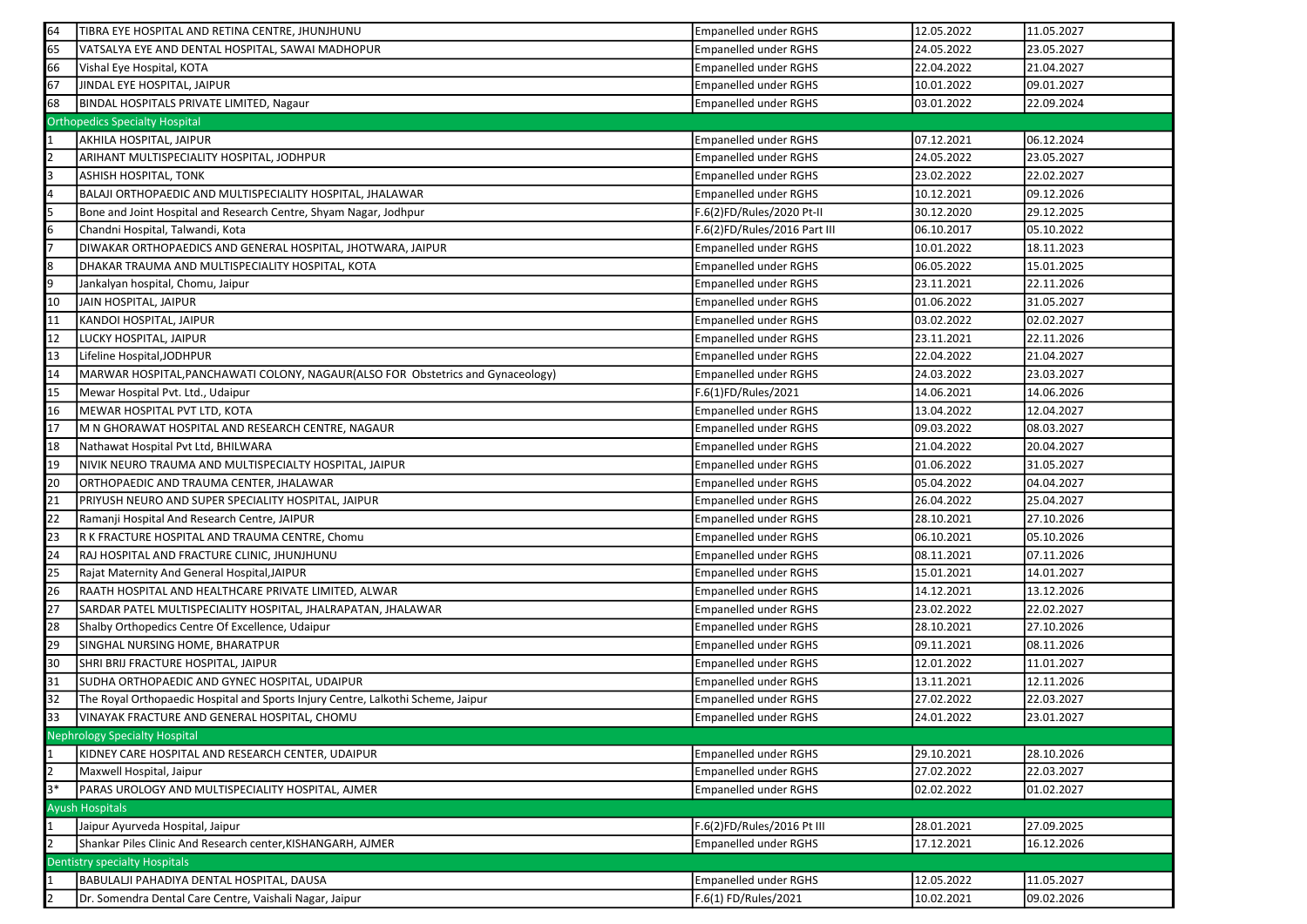| 3    | DR AGGARWALS AESTHETIC AND DENTAL CENTRE, JODHPUR                                                                                   | Empanelled under RGHS        | 09.03.2022 | 08.03.2027 |
|------|-------------------------------------------------------------------------------------------------------------------------------------|------------------------------|------------|------------|
|      | Global Dental Hospital Orthodontic and Impaint Center, Jodhpur                                                                      | <b>Empanelled under RGHS</b> | 22.09.2021 | 21.09.2026 |
| 5    | RAMA DENTAL HOSPITAL, CHOMU, JAIPUR                                                                                                 | Empanelled under RGHS        | 28.10.2021 | 27.10.2026 |
| 6    | RAJ NEURO TRAUMA HOSPITAL, Bharatpur                                                                                                | Empanelled under RGHS        | 15.01.2022 | 14.01.2027 |
|      | THAREJA NURSING HOME, ALWAR                                                                                                         | Empanelled under RGHS        | 22.04.2022 | 21.04.2027 |
| 8    | USHA SMILE CARE, SIKAR                                                                                                              | Empanelled under RGHS        | 26.04.2022 | 25.04.2027 |
| $9*$ | VATSALYA EYE AND DENTAL HOSPITAL, SAWAI MADHOPUR                                                                                    | Empanelled under RGHS        | 24.05.2022 | 23.05.2027 |
| 10   | Vinayak Dental Hospital and Orthodontic Centre, Lalsot Road, Dausa                                                                  | F.6(1)FD/Rules/2021          | 11.02.2021 | 09.02.2026 |
|      | <b>Urology Specialty Hospitals</b>                                                                                                  |                              |            |            |
|      | Bagaria Urology And GynaecHospital, Sikar                                                                                           | Empanelled under RGHS        | 20.10.2021 | 19.10.2026 |
| l2   | DIWAKAR ORTHOPAEDICS AND GENERAL HOSPITAL, JHOTWARA, JAIPUR                                                                         | Empanelled under RGHS        | 10.01.2022 | 18.11.2023 |
| lЗ*  | PARAS UROLOGY AND MULTISPECIALITY HOSPITAL, AJMER                                                                                   | Empanelled under RGHS        | 02.02.2022 | 01.02.2027 |
|      | Ramanji Hospital And Research Centre, JAIPUR                                                                                        | Empanelled under RGHS        | 28.10.2021 | 27.10.2026 |
| I5   | SONIDEVA HOSPITAL, JODHPUR                                                                                                          | Empanelled under RGHS        | 31.05.2022 | 30.05.2027 |
| 6    | TOKAS GASTRO AND SUPER SPECIALITY HOSPITAL                                                                                          | Empanelled under RGHS        | 29.10.2021 | 28.10.2026 |
|      | Vinayaka Hospital, Opp. Geeta Bhawan, Near Umaid Hospital, Jodhpur                                                                  | F.6(1)FD/Rules/2021          | 25.02.2021 | 24.02.2026 |
|      | Chest/Thoracic/Pulmonary                                                                                                            |                              |            |            |
|      | ALLERGY ASTHMA AND CHEST HOSPITAL (AANCH), Jaipur                                                                                   | Empanelled under RGHS        | 12.10.2021 | 11.10.2026 |
|      | THE URMIL CHEST AND GENERAL HOSPITAL, JAIPUR                                                                                        | <b>Empanelled under RGHS</b> | 10.01.2022 | 22.11.2023 |
|      | <b>Obstetrics and Gynaceology</b>                                                                                                   |                              |            |            |
|      | KAJLA HOSPITAL, JHUNJHUNU                                                                                                           | Empanelled under RGHS        | 26.04.2022 | 25.04.2027 |
|      | GOYAL HOSPITAL, BASSI, JAIPUR                                                                                                       | Empanelled under RGHS        | 06.05.2022 | 05.05.2027 |
| Iз   | MANSUKHA HOSPITAL, ALWAR                                                                                                            | Empanelled under RGHS        | 11.05.2022 | 10.05.2027 |
|      | Om Sat Hospital PVT LTD, BHARATPUR                                                                                                  | Empanelled under RGHS        | 09.06.2022 | 08.06.2027 |
|      | <b>Pediatrics Specialty Hospitals</b>                                                                                               |                              |            |            |
|      | DR DEEPAK GUPTA CHILD HOSPITAL, CHOMU, JAIPUR                                                                                       | Empanelled under RGHS        | 23.11.2021 | 22.11.2026 |
|      | BACCHO KA HOSPITAL HARISH HOSPITAL, ALWAR                                                                                           | Empanelled under RGHS        | 03.01.2022 | 02.01.2027 |
|      | GARG CHILD HOSPITAL, JAIPUR                                                                                                         | Empanelled under RGHS        | 31.05.2022 | 30.05.2027 |
|      | JIVANTA CHILDRENS HOSPITAL, UDAIPUR                                                                                                 | Empanelled under RGHS        | 09.03.2022 | 08.03.2027 |
|      | <b>GENERAL SURGERY/ GENERAL MEDICINE Hospitals</b>                                                                                  |                              |            |            |
|      | AGARWAL NURSING HOME, RAWATSAR, HANUMANGARH                                                                                         | Empanelled under RGHS        | 24.05.2022 | 23.05.2027 |
|      | ANAND HOSPITAL, CHOMU, JAIPUR                                                                                                       | Empanelled under RGHS        | 09.06.2022 | 08.06.2027 |
|      | BENIWAL HOSPITAL, HANUMANGARH                                                                                                       | Empanelled under RGHS        | 22.03.2022 | 21.03.2.27 |
|      | BHAGWANI DEVI MOHTA HOSPITAL, CHURU                                                                                                 | Empanelled under RGHS        | 21.04.2022 | 20.04.2027 |
|      | Dr Sardar Singh Memorial Hospital, JAIPUR                                                                                           | Empanelled under RGHS        | 08.05.2022 | 07.05.2027 |
| 16   | SUSHRUT HOSPITAL, SIKAR                                                                                                             | <b>Empanelled under RGHS</b> | 10.12.2021 | 09.12.2026 |
|      | SHREE NATH JI HOSPITAL, CHURU                                                                                                       | Empanelled under RGHS        | 12.01.2022 | 11.01.2027 |
|      | JAIN HOSPITAL, JAIPUR                                                                                                               | Empanelled under RGHS        | 01.06.2022 | 31.05.2027 |
|      | KANDOI HOSPITAL, JAIPUR                                                                                                             | Empanelled under RGHS        | 03.02.2022 | 02.02.2027 |
| 10   | MEDICITY HOSPITAL AND RESEARCH CENTRE, JODHPUR                                                                                      | Empanelled under RGHS        | 06.05.2022 | 05.05.2027 |
| 11   | Rajputana Hospital and Research Centre PVT LTD, JAIPUR                                                                              | Empanelled under RGHS        | 13.04.2022 | 12.04.2027 |
| 12   | SHRI AMBE HOSPITAL AND RESEARCH INSTITUTE LLP, JAIPUR                                                                               | Empanelled under RGHS        | 09.06.2022 | 08.06.2027 |
| 13   | SRI BALAJI MULTISPECIALITY AVM SURGICAL HOSPITAL, HANUMANGARH                                                                       | Empanelled under RGHS        | 08.05.2022 | 07.05.2027 |
| 14   | SHRI HARIRAM HOSPITAL AND RESEARCH CENTER, NAGAUR                                                                                   | Empanelled under RGHS        | 12.05.2022 | 11.05.2027 |
| 15   | SMT SHEELA GOYAL MEMORIAL HEART AND GENERAL HOSPITAL, CHURU                                                                         | Empanelled under RGHS        | 21.04.2022 | 20.04.2027 |
|      | SELECTIVE PROCEDURE / SPECIALITY HOSPITALS                                                                                          |                              |            |            |
| 11   | Eternal Heart Care Centre and Research Institute Pvt. Ltd., JAIPUR (Only selective codes in CARDIOLOGY, NEPHROLOGY,<br>ORTHOPAEDIC) | F.6(1)FD/Rules/2021          | 10.01.2022 | 14.06.2026 |
|      |                                                                                                                                     |                              |            |            |